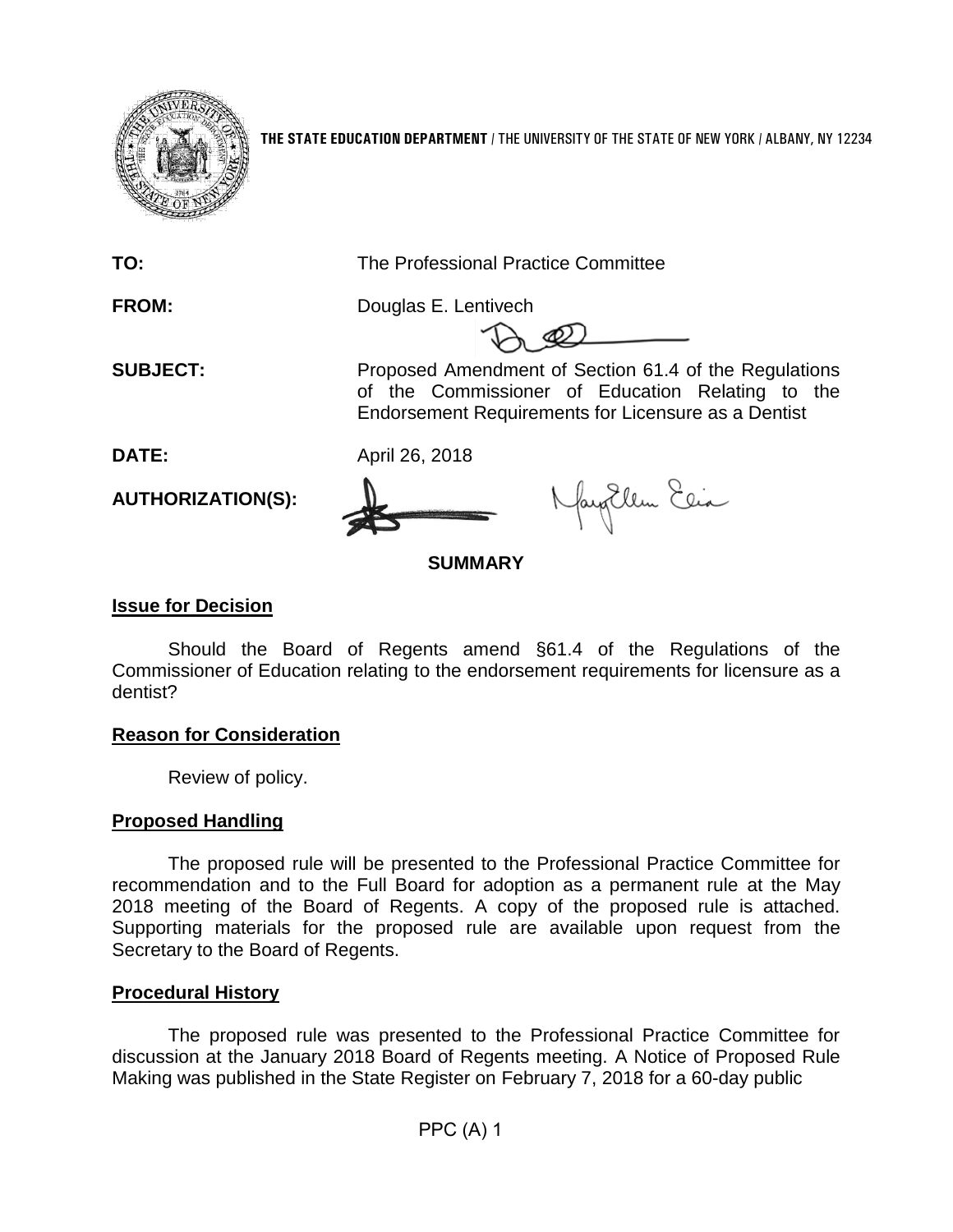comment period. Public comments were received from two separate commenters. An Assessment of Public Comment is attached, however, no change in the proposed rule is recommended at this time.

### **Background Information**

Currently, dentists who are licensed by another jurisdiction of the United States can become licensed as dentists in New York State by endorsement of their license from another state, if they meet certain requirements. These requirements include, but are not limited to: (1) submitting an application to the Department; (2) meeting the education, examination and experience requirements for licensure as a dentist in New York State; (3) be at least 21 years of age; (4) be of good moral character as determined by the Department; (5) be a United States citizen or an alien lawfully admitted for permanent residence in the United States; (6) complete coursework or training in the identification and reporting of child abuse offered by a New York State provider; and (7) lawful and reputable practice in dentistry of not less than eight months during the two years next preceding the filing of the application.

The proposed amendment to §61.4 of the Regulations of the Commissioner of Education would permit dentists with licenses issued by a Canadian province to become licensed dentists in New York State by endorsement of their Canadian license, if they meet all the other licensure by endorsement requirements.

The Commission on Dental Accreditation (CODA) is nationally recognized by the United States Department of Education as the sole agency in the United States to accredit dental schools and programs, including advanced dental education programs and allied dental education programs<sup>1</sup> at the post-secondary level. CODA's mission is to serve the oral health care needs of the public through the development and administration of standards that foster continuous quality improvement of dental and dental related educational programs. CODA accredits more than 1,400 dental educational programs.

By reciprocal agreement, programs that are accredited by the Commission on Dental Accreditation of Canada (CDAC) are recognized by CODA. Thus, graduates of the 10 accredited Canadian dental programs are held to the same standards of in-depth training and quality assurance as graduates of the 66 United States dental schools, which will assist in ensuring that public protection will be maintained as access to dental services is improved in New York State by permitting licensure as a dentist by endorsement of Canadian dentist licenses.

New York State is one of 13 states which share a border (land and/or water) with Canada and three of Canada's 10 dental schools are three hours or less away from the New York State border. Access to dental care is a challenge for New Yorkers in the North Country region of the State. According to the New York State Department of Health's 2014 New York State Oral Health Plan,<sup>2</sup> "there is a striking variability in the

 $\overline{a}$ 

<sup>1</sup> Allied dental education programs are programs relating to dentistry but not dental programs, such as dental hygiene, dental assisting and dental laboratory programs.

<sup>2</sup> [https://www.health.ny.gov/prevention/dental/docs/oral\\_health\\_plan\\_2014.pdf](https://www.health.ny.gov/prevention/dental/docs/oral_health_plan_2014.pdf)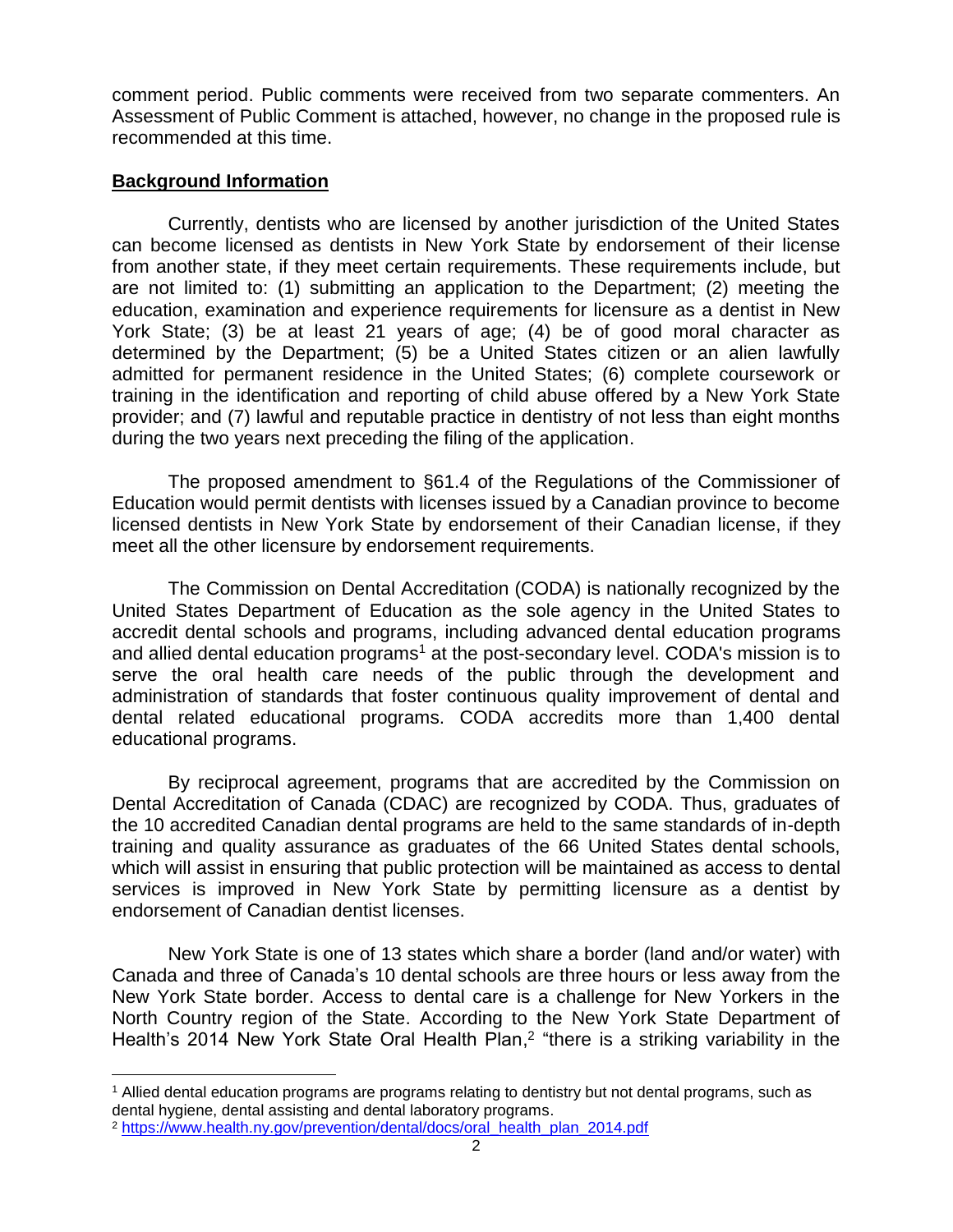distribution of dentists regionally across the state. On Long Island, there are more than 105 dentists per 100,000 residents, compared to 52 dentists per 100,000 in the North Country. The actual number may be lower, as some dentists may not provide direct patient care on a full-time basis." Thus, the proposed amendment would assist in addressing this access issue by providing another potential pool of dental services providers to serve an already seriously underserved area.

In 2007, New York State changed the experience requirement for a dental license to satisfactory completion of a clinically-based postdoctoral general practice or specialty dental residency program, of at least one year's duration (see, Education Law §6604[3]). Currently, New York State is the only state that solely requires a residency for licensure purposes. Under §61.4(a)(2) of the Regulations of the Commissioner of Education, a dentist licensed in another state who is seeking licensure in New York, but has not completed one of these two types of residency programs, must have satisfactory professional experience of at least two years preceding the filing of their New York application.

The experience requirement for a Canadian dental license does not include the satisfactory completion of a clinically-based postdoctoral general practice or specialty dental residency program, of at least one year's duration. This residency requirement has created obstacles for Canadian dentists seeking licensure in New York State and impeded the ability of some New York State dental schools to recruit Canadian dentists for faculty positions. For instance, based on information received by the Department, there have been several Canadian dentist candidates for faculty positions at the University of Buffalo and other schools, who declined faculty position offers because they were unable to obtain unrestricted New York State dental licenses, unless and until they completed a one-year residency program first, regardless of how many years they had practiced dentistry in Canada. Under Education Law §6604-b, the Department may issue a restricted dental faculty license to a full-time faculty member employed at an approved New York State school of dentistry, as long as they meet specified requirements. A restricted dental faculty license authorizes the holder to practice dentistry, as defined in Article 133 of the Education Law, but such practice of dentistry is limited to the school's facilities or the school's clinics, or facilities or clinics with relationships to the school confirmed by formal affiliation agreements. A restricted dental faculty license does not authorize the holder to engage in the private practice of dentistry at any other site.

Permitting licensure as a dentist by endorsement of a Canadian dental license would assist in eliminating this barrier in recruiting dental faculty for some New York State dental schools because Canadian dentists, like dentists licensed in other states who seek licensure in New York, would not have to complete one of the two types of residency programs to become licensed, if they have at least two years of satisfactory professional experience preceding the submission of their licensure application to the Department.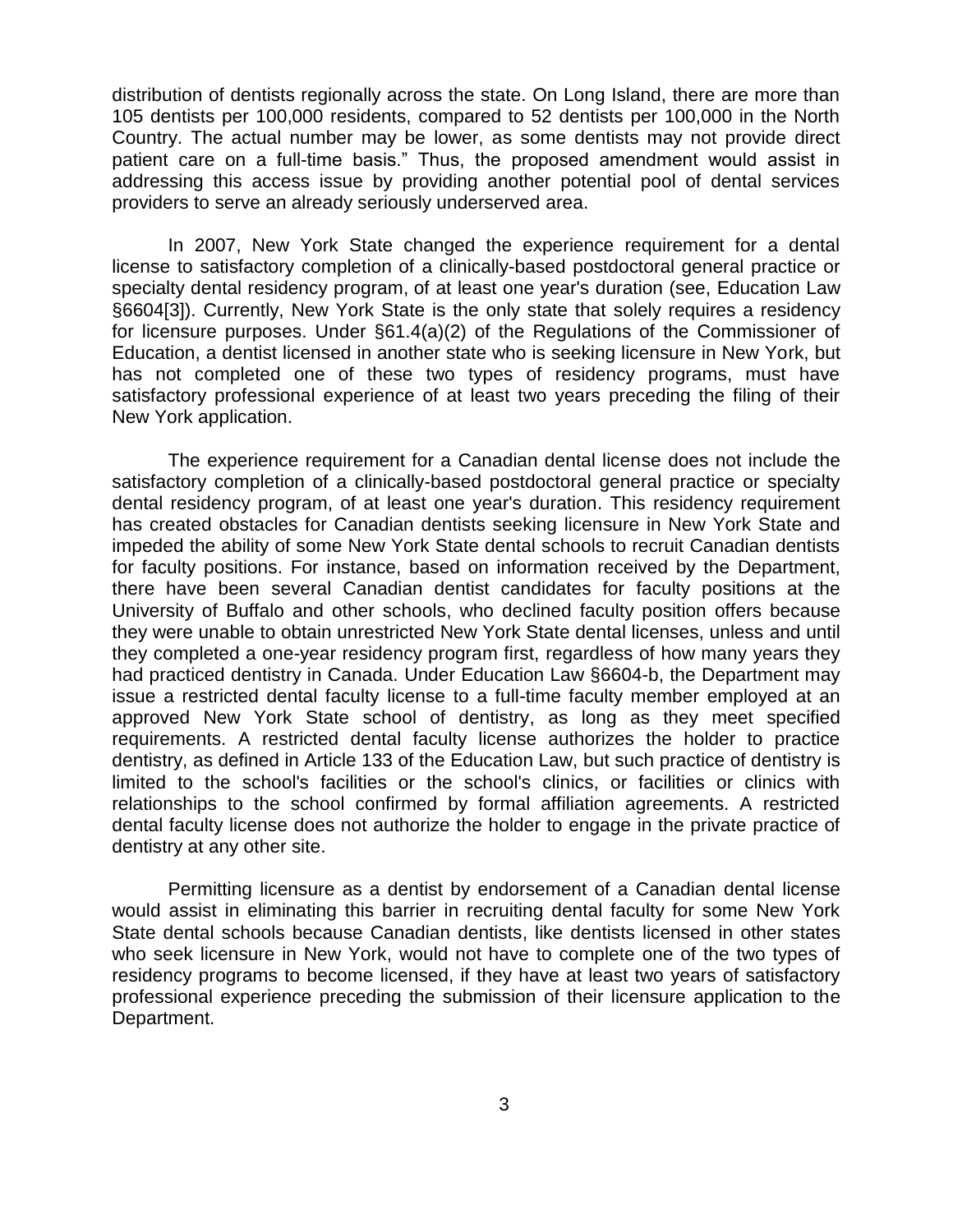It should also be noted that, currently, §60.5(b) of the Regulations of the Commissioner of Education permits licensure as a physician by endorsement of a Canadian physician license, if certain requirements are met. Additionally, endorsement of licenses issued by other countries for New York State licensure purposes is permitted in the professions of speech-language pathology, audiology, massage therapy and licensed clinical social work.

#### **Related Regents Items**

[January 2018:](http://www.regents.nysed.gov/common/regents/files/118ppcd1.pdf) Proposed Amendment of §61.4 of the Regulations of the Commissioner of Education Relating to the Endorsement Requirements for Licensure as a Dentist: (http://www.regents.nysed.gov/common/regents/files/118ppcd1.pdf)

#### **Recommendation**

It is recommended that the Board of Regents take the following action:

VOTED: That §61.4 of the Regulations of the Commissioner of Education be amended, as submitted, effective May 23, 2018.

#### **Timetable for Implementation**

If adopted at the May 2018 Regents meeting, the proposed rule will become effective May 23, 2018.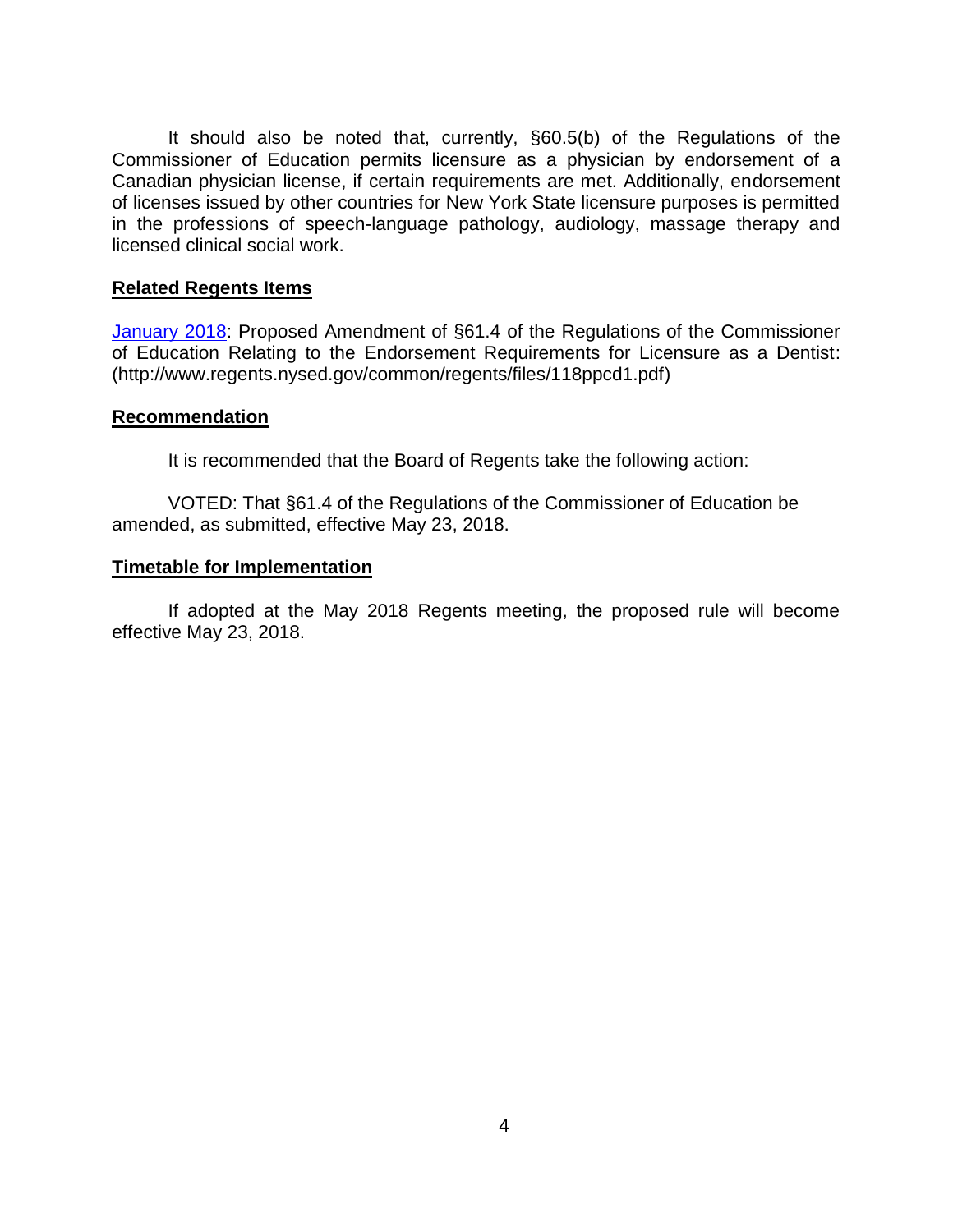AMENDMENT TO THE REGULATIONS OF THE COMMISSIONER OF EDUCATION

Pursuant to sections 207, 6504, 6506, 6507, and 6604 of the Education Law

1. Section 61.4 of the Regulations of the Commissioner of Education is amended, as follows:

(a) For endorsement of a dental license issued by another jurisdiction of the United States or a Canadian province the applicant shall submit satisfactory evidence of:

(1) having met all requirements of section 59.6 of this Subchapter; and

(2) lawful and reputable practice in dentistry or not less than eight months during the two years next preceding the filing of the application.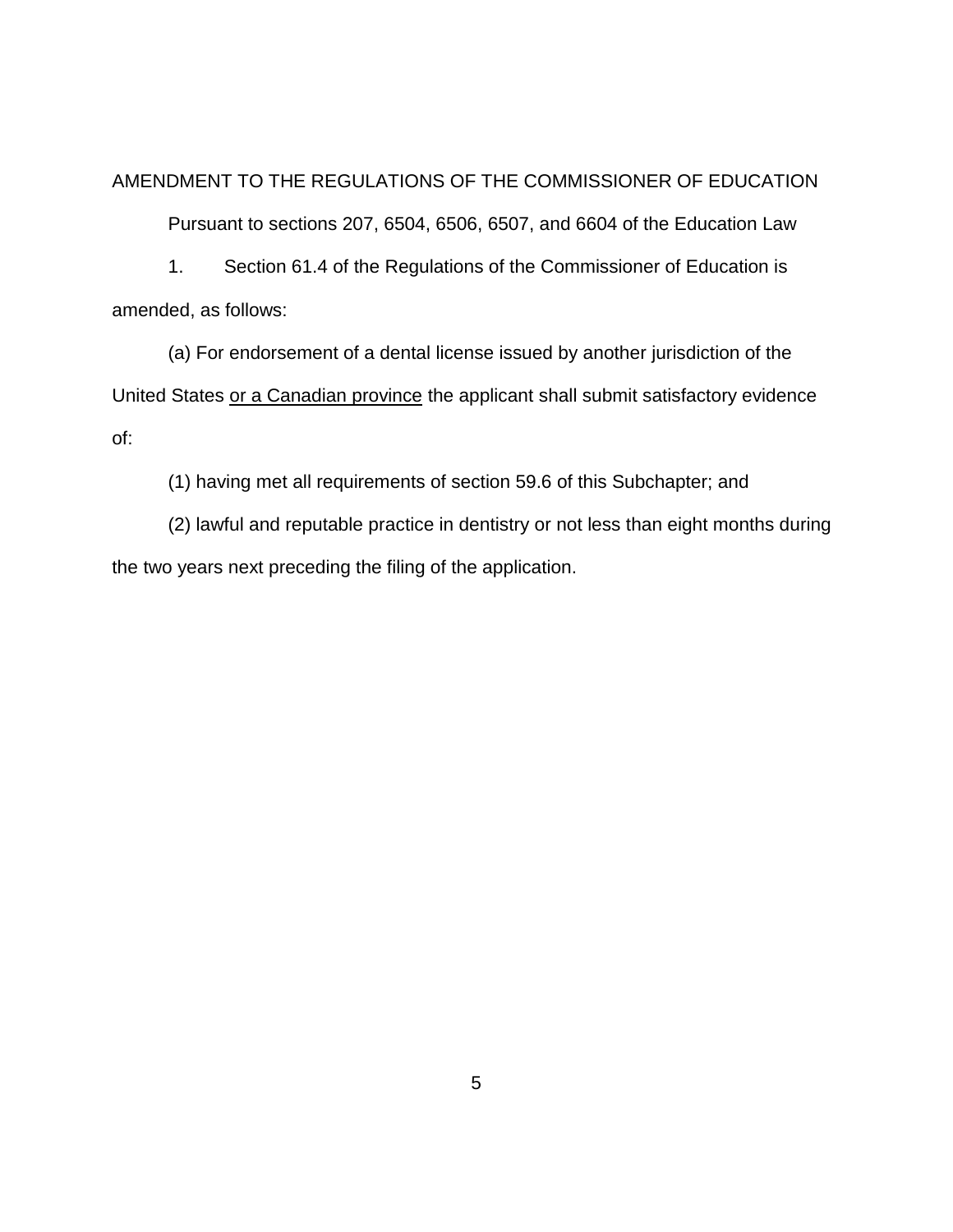#### 8 NYCRR §61.4

### ASSESSMENT OF PUBLIC COMMENT

Since publication of a Notice of Proposed Rulemaking in the February 7, 2018 State Register, the State Education Department received the following comments:

1. COMMENT:

The Federal Trade Commission of the United States of America (FTC), submitted comments in support of the proposed amendment. The FTC states that its comment on the "proposed amendment builds on [its] extensive experience in two important areas that affect many consumers: oral health care and occupational licensing barriers to providing health care services across state boundaries." The FTC also summarizes some of its recent law enforcement, research and advocacy activities in these two areas. The FTC further states that its prior "advocacy comments and activities, which underscore the importance of licensure portability to an occupation and consumers, underpin [its comment on the proposed amendment]."

In summary, the FTC states that "[c]ompetition among health professionals, including dentists, have the potential to benefit consumers. By extending New York's existing process for endorsement to dental licenses issued by Canadian provinces, the proposed amendment would decrease barriers to licensure of Canadian dentists and increase the pool of dentists qualified for licensure. Accordingly, the proposed amendment could potentially increase the supply of dentists, and thereby promote competition and consumer choice, increase access to dental care, and decrease the price of dental services. The proposed amendment may promote such benefits in both underserved areas, such as the North Country region, and other areas of New York. It could also improve the ability of dental schools to recruit Canadian dentists to faculty

6